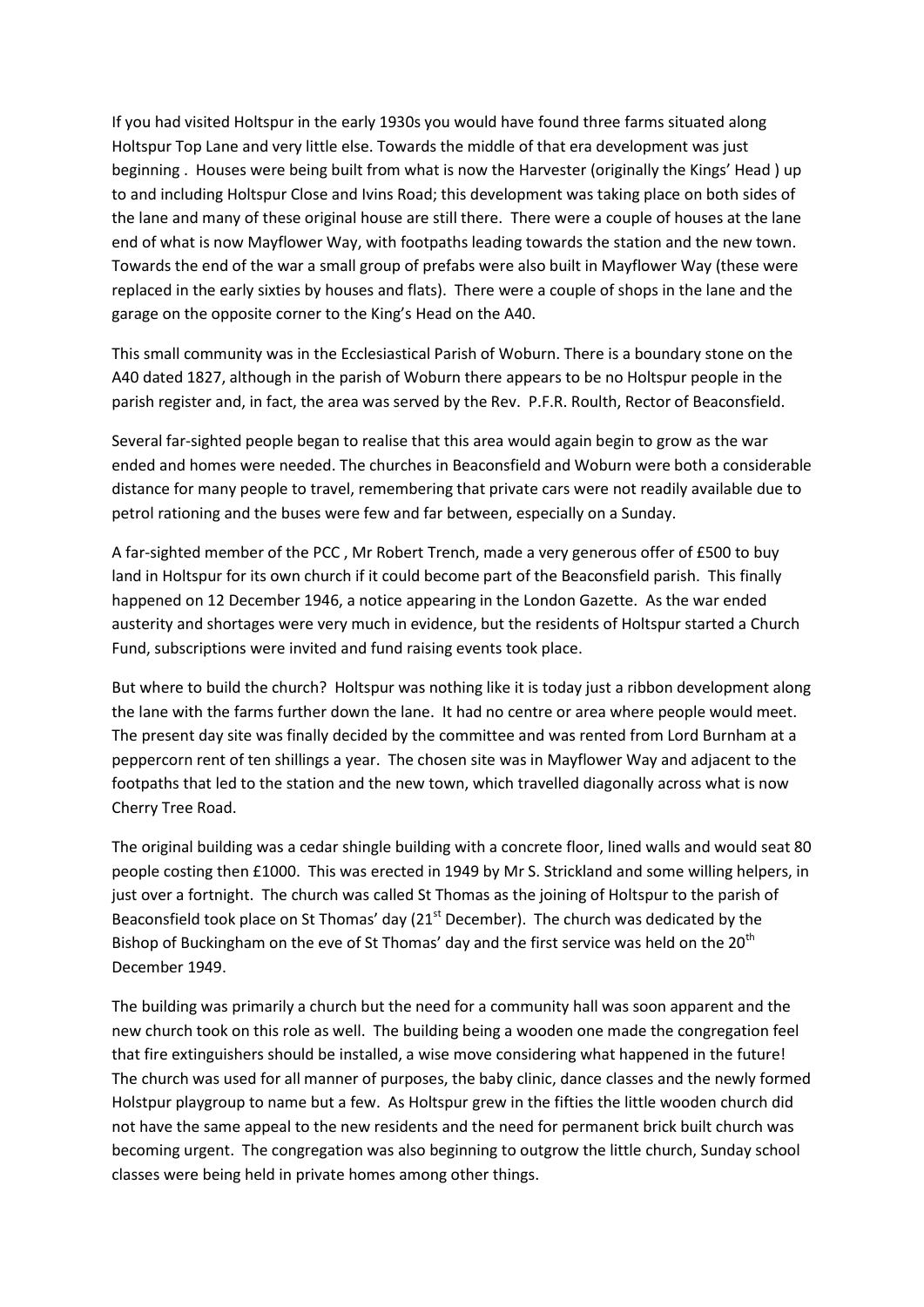In 1958 Beaconsfield became one of the first parishes to introduce a Planned Giving Scheme, which is still running today. The land adjacent to the wooden church was available and was finally purchased from Lawson Estates for a modest price and Lord Burnham donated the site where the wooden church stood and the freeholds of both sites were conveyed to the church commissioners in 1959. Mayflower Way was by this time a concrete road and houses were being built along it. The planned giving campaign enabled the Parochial Church Council (PCC) to allocate £400 a year for 3 years for the new church to be considered.

The foundation stone was laid by Enid Lady Burnham on June 10th 1961. The first plans for the new church, which would seat 240, had a tower at the west end but this didn't obtain the total approval of the PCC . The architect designed a short spire on the roof but again this was not to the PCC total approval, so a square tower abutted on to the north wall finally met with approval and was built.

The service of consecration was conducted by the Rt. Rev Harry Carpenter, Lord Bishop fo Oxford on December 21<sup>st</sup> 1961, which is St Thomas' day. The church was packed, in fact there was an overflow congregation in the hall viewing the proceedings on closed circuit television. The marble altar, a gift from St Michael's congregation was also consecrated as was the font, a gift from Holtspur Young Wives'.

Over the years many changes have occurred; the high altar which cannot be moved due to its weight presented a problem when it became acceptable that the celebrant should face the congregation during the communion service so a plain wooden altar table was donated in 1981 in memory of Violet Helliwell. The church has, over the years, received many gifts in memory of members of the congregation. These include the tower clocks in memory of Merrie King, the stained glass south doors in memory of Ron Johnson and the weather vane on the spire in memory of Jack and Pat Ward to name but a few.

There was an urgent need for accommodation for the clergy serving St Thomas, who were living in the town which was not suitable for serving the needs of Holtspur. St Thomas' house was built in a style in keeping with the church and was first occupied by the Rev Cyril Harris and his family in 1963.

The old wooden church continued to serve the community in many ways as a venue for the Holtspur Playgroup, the baby clinic, brownies, and as a social venue. This arrangement came to a sudden end on a fine dry sunny Friday in July. Having been used by the playgroup that afternoon , left tidied and secure but luckily unoccupied, a fire broke out, the vicar saw it and promptly called the fire brigade but as the building was almost totally made of wood, and the weather had been dry, there was no hope of saving it and it was totally destroyed. The cause of the fire was never really known but many suspected the electric wiring.

The playgroup, who was a regular user of the hall, stored all their equipment on the stage, much of which was damaged beyond use. However some was still usable but filthy, so a group spent the entire weekend in Gillian and Bob Russell 's garden ( at that time they lived opposite the church) scrubbing tables, chairs and other wooden things so that the playgroup could continue to function, temporarily, due to the kindness of the United Reform Church in their church at the top of Crabtree close and to reopen in September at the scout hut.